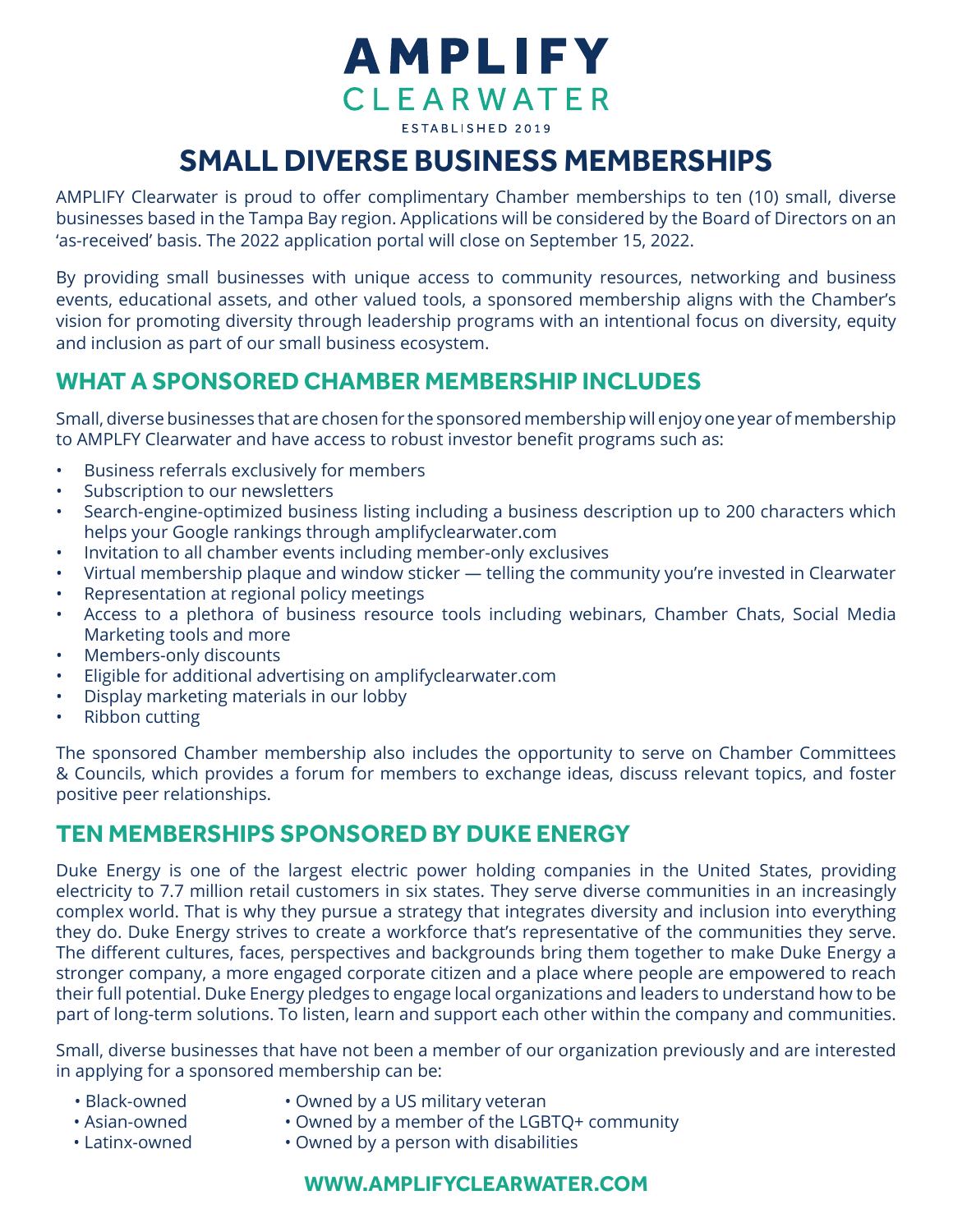

**600 CLEVELAND ST., SUITE 100, CLEARWATER, FL 33755 PHONE 727-461-0011**

**www.[amplifyclearwater.c](http://www.clearwaterflorida.org/)om**

## **Small Diverse Business Membership Application**

| <b>SECTION ONE</b>                                                 | <b>Membership Information</b>                                                                                                                                                                                                                                                  |  |  |  |
|--------------------------------------------------------------------|--------------------------------------------------------------------------------------------------------------------------------------------------------------------------------------------------------------------------------------------------------------------------------|--|--|--|
| Information in this<br>section will be listed in<br>the Membership |                                                                                                                                                                                                                                                                                |  |  |  |
|                                                                    |                                                                                                                                                                                                                                                                                |  |  |  |
| Directory, our database<br>and on our website.                     |                                                                                                                                                                                                                                                                                |  |  |  |
|                                                                    |                                                                                                                                                                                                                                                                                |  |  |  |
|                                                                    |                                                                                                                                                                                                                                                                                |  |  |  |
|                                                                    |                                                                                                                                                                                                                                                                                |  |  |  |
|                                                                    |                                                                                                                                                                                                                                                                                |  |  |  |
|                                                                    | Mobile $($                                                                                                                                                                                                                                                                     |  |  |  |
|                                                                    | Number of Employees ________                                                                                                                                                                                                                                                   |  |  |  |
|                                                                    | Are you a home based business? □ NO □ YES                                                                                                                                                                                                                                      |  |  |  |
| If have any questions please<br>feel free to contact Mark          |                                                                                                                                                                                                                                                                                |  |  |  |
|                                                                    |                                                                                                                                                                                                                                                                                |  |  |  |
|                                                                    |                                                                                                                                                                                                                                                                                |  |  |  |
| Zinda at<br>727-461-0011 ext 227                                   | Are you interested in becoming a certified supplier to state and governmental<br>agencies as a minority-owned business? □ NO □ YES                                                                                                                                             |  |  |  |
|                                                                    | I understand that by providing my mailing address, e-mail address, telephone number and fax number, I<br>consent to receive communications sent by or on behalf of AMPLIFY Clearwater (and its affiliates and<br>subsidiaries) via regular mail, e-mail, telephone and/or fax. |  |  |  |
|                                                                    | Date______________                                                                                                                                                                                                                                                             |  |  |  |
| <b>SECTION TWO</b>                                                 | <b>Application Qualifications - Applying As:</b>                                                                                                                                                                                                                               |  |  |  |
|                                                                    | ◯ Black-owned<br>O Owned by a US military veteran<br>O Owned by a member of the LGBTQ+ community<br>◯ Asian-owned<br>O Owned by a person with disabilities<br>O Latino-owned                                                                                                   |  |  |  |
| <b>SECTION THREE</b>                                               | <b>Area(s) of Interest</b>                                                                                                                                                                                                                                                     |  |  |  |
|                                                                    | $\Box$ Ambassador<br><b>Business Assistance Information</b><br><b>Clearwater Young Professionals</b><br><b>Special Events</b><br><b>Government</b><br>Educational Programming<br>$\sqrt{ }$ Tourism<br><b>Diversity, Equity &amp; Inclusion</b><br><b>Networking Events</b>    |  |  |  |